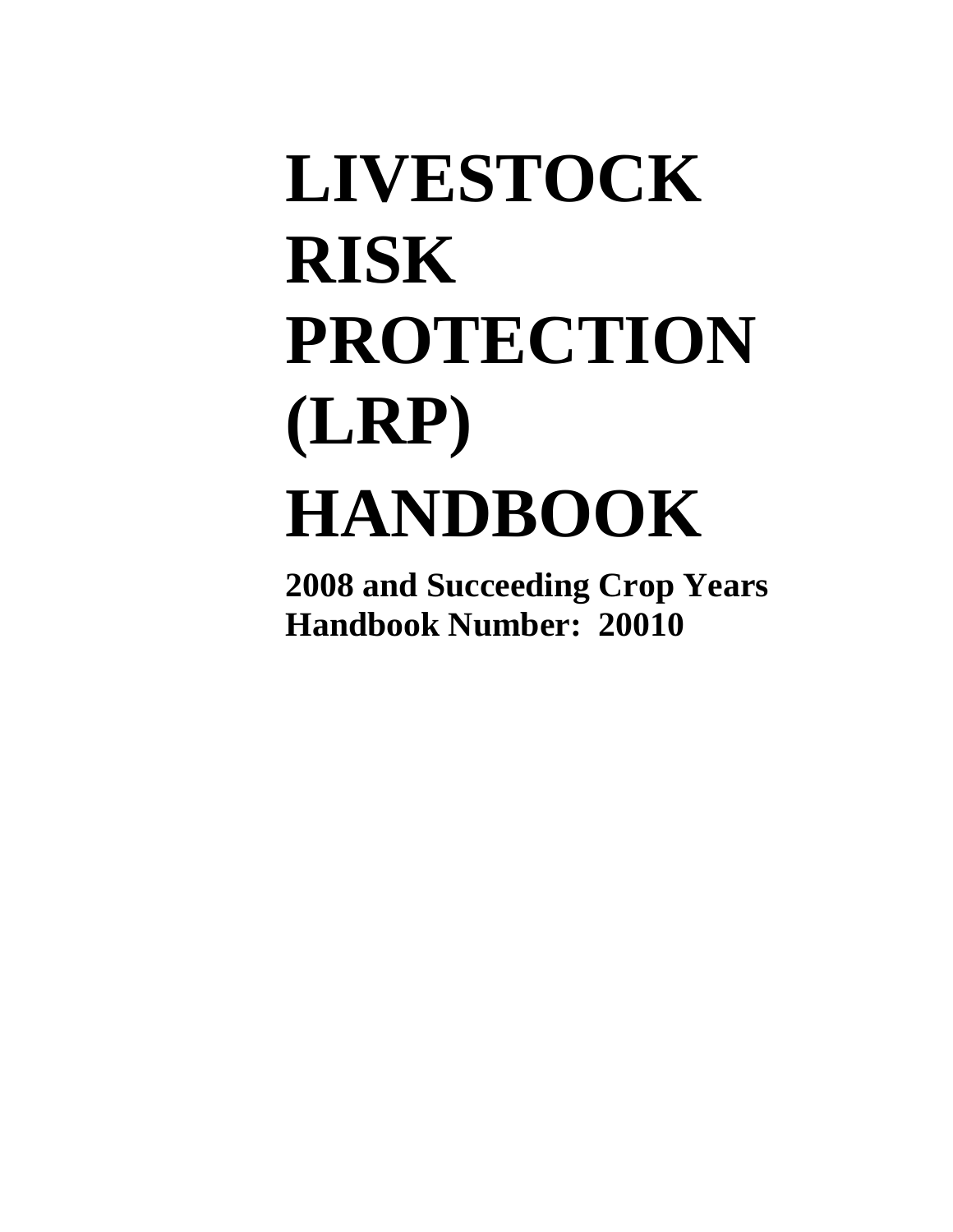# **LIVESTOCK RISK PROTECTION PLAN OF INSURANCE**

## **GENERAL STANDARDS FOR FORM ENTRIES AND COMPLETION**

| П. |  |
|----|--|
|    |  |
|    |  |
|    |  |
|    |  |
|    |  |
|    |  |
|    |  |
|    |  |
|    |  |
|    |  |
|    |  |

# **I. Form Standards**

- (1) The entry items are the minimum form requirements. Form standards provided are considered "Substantive" (i.e., they are required) unless other wise noted as Non-Substantive.
- (2) The completion instructions for the required entry items on the various forms in the following subsections are "Substantive" (i.e., they are required).
- (3) The Privacy Act and Nondiscrimination statements are required statements that must be printed on the form or provided as a separate document. These statements are not shown in the illustrations in this handbook (If these statements are provided as separate documents, one set must be signed by the insured and kept by the agent, and one must be provided to the insured).
- (4) The current Privacy Act and Nondiscrimination Statement can be found in the applicable 2007 Document and Supplemental Standards Handbook (FCIC 24040) (DSSH) issued November 2006, page 4.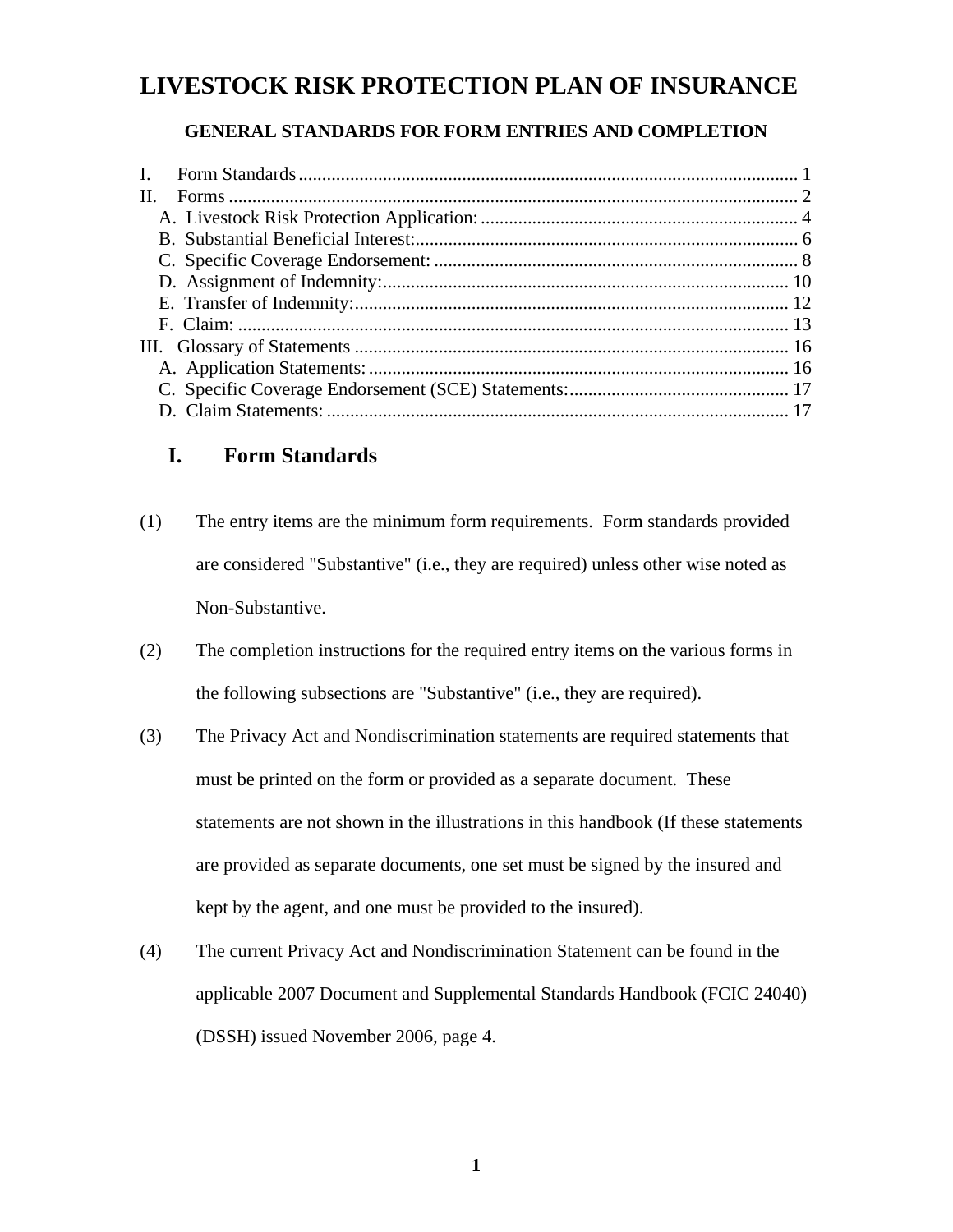- (5) A certification statement is required by the 2007 Document and Supplemental Standards Handbook (FCIC 24040) (DSSH) issued November 2006 and must be included on the form directly above the insured's signature block. When the certification statement is required on the AGR form it will be shown in the instructions for the form.
- (6) Refer to the 2007 Document and Supplemental Standards Handbook (FCIC 24040) (DSSH) issued November 2006 for other crop insurance form requirements (e.g., point size of font, etc).

#### **II. Forms**

The following forms will be necessary for sales of the Livestock Risk Protection Plan of Insurance:

- (1) Application- Information necessary to apply for eligibility to purchase LRP insurance. The application may be filled out prior to any Specific Coverage Endorsements, however, no insurance coverage attaches until information on the Specific Coverage Endorsement is provided in conjunction with an approved application. One application is filled out for each operation, as long as the Substantial Beneficial Interests are the same.
- (2) Substantial Beneficial Interest (SBI)-The information needed are social security numbers, employer identification numbers, and share of those with a 10 percent interest or more in the insurance entity and must accompany the application. The SBI is used to establish eligibility and to account for insurance limits.
- (3) Specific Coverage Endorsement (SCE) Form- Information needed to attach coverage to the policy. An approval number must be obtained through the website to show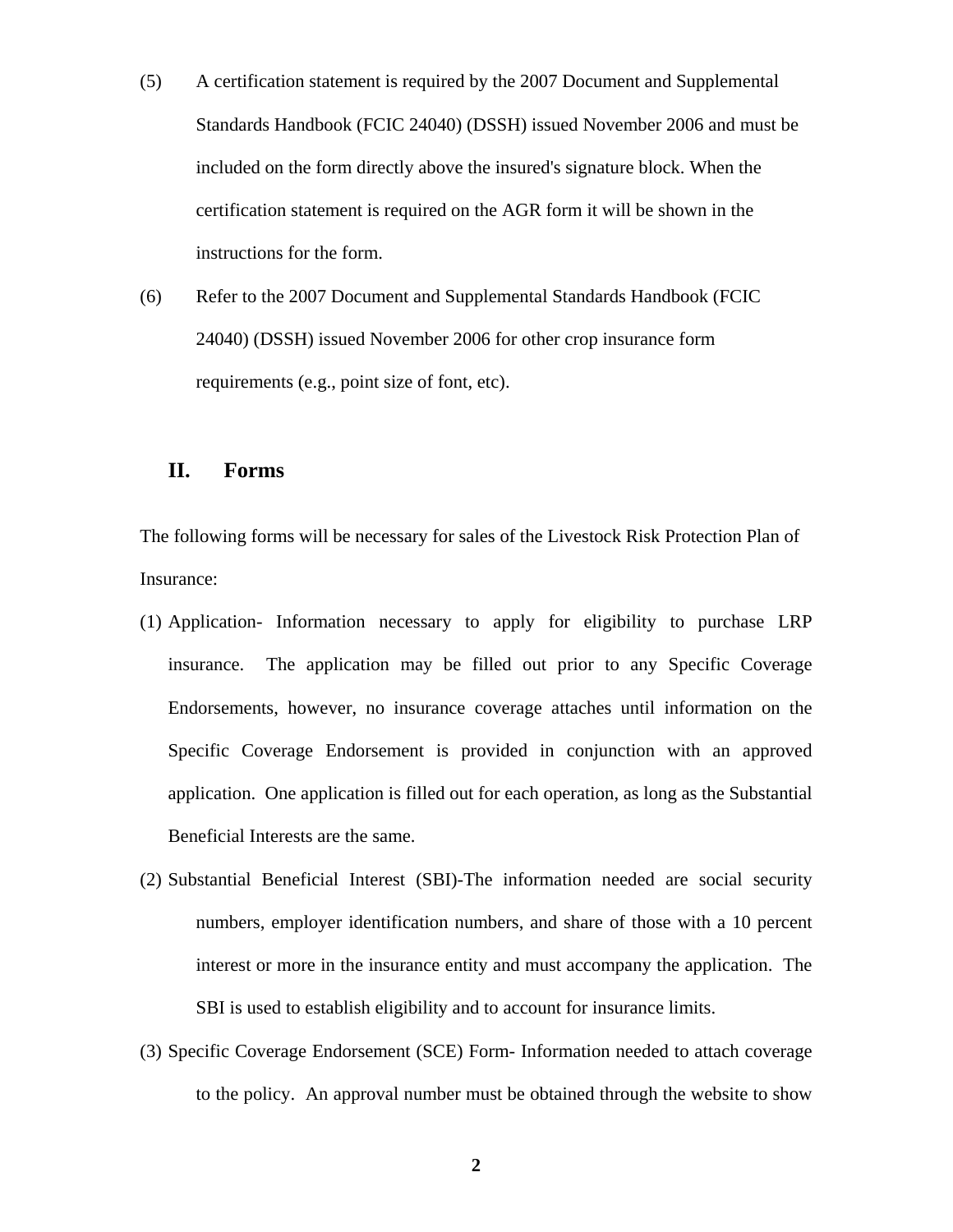that underwriting capacity is available. Multiple SCE's, for multiple classes of livestock or livestock products, may be written under one application as long as the SBI's are the same. Only approved agents and companies participating in the Livestock Price Reinsurance Agreement may obtain approval numbers.

- (4) Assignment of Indemnity- Information necessary to assign any indemnity to a third party.
- (5) Transfer of Right to Indemnity- Information necessary if the livestock or livestock product is sold prior to the end of insurance period to transfer any indemnity to the new owner (providing the new owner meets eligibility requirements).
- (6) Claim-If the ending price, as specified in the Specific Coverage Endorsement, is below the coverage price level, this form must be completed and sent to the company within 60 days following the end date. An indemnity payment will be made within 60 days of receipt of the claim form.

The following illustrations pertain to information the producer must provide to the approved insurance provider to obtain coverage under LRP. Instructions must be provided for form completion.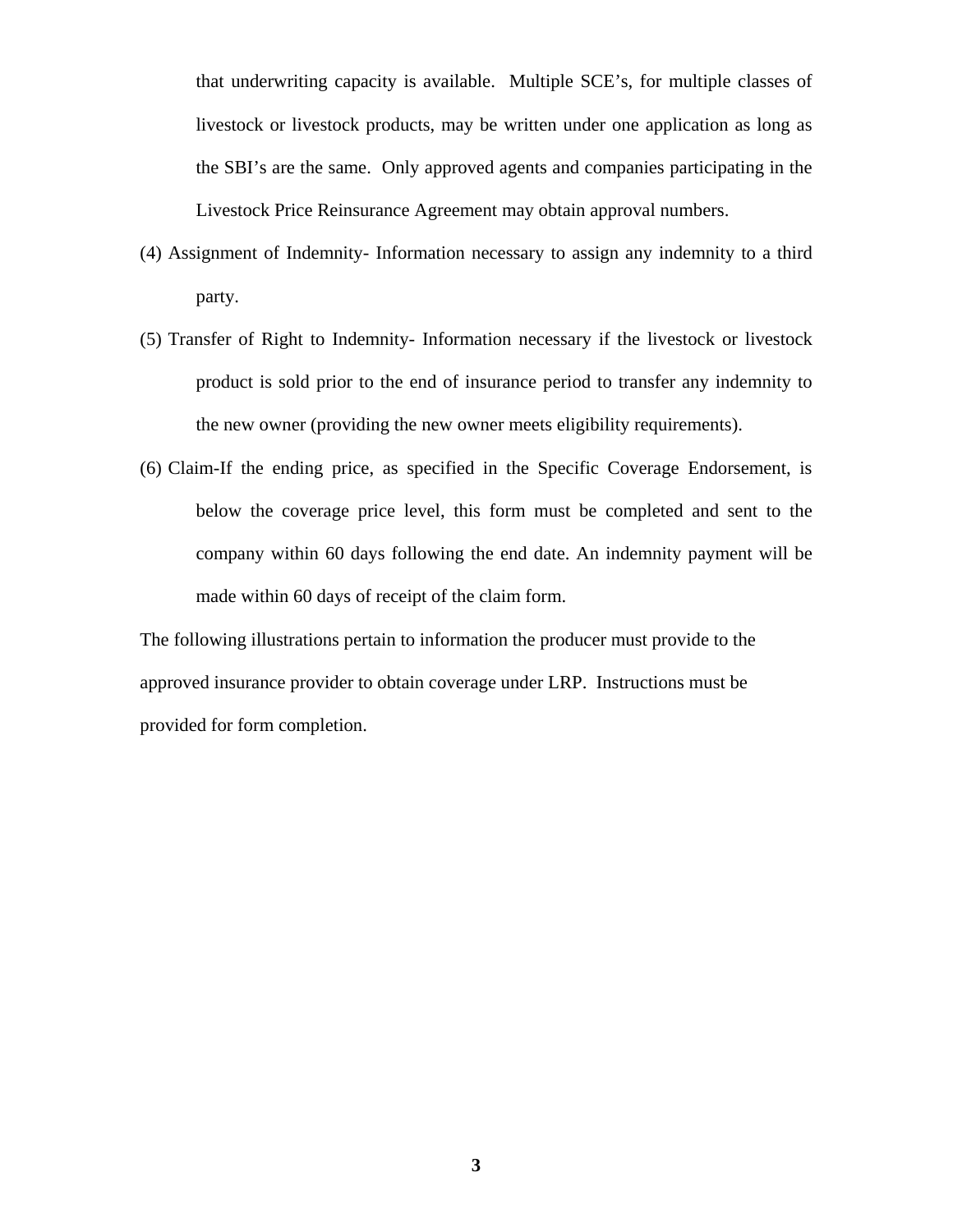#### **A. Livestock Risk Protection Application:**

The LRP Application uses most of the fields provided in Exhibit 5 of 2007 Document and Supplemental Standards Handbook (FCIC 24040) (DSSH) issued November 2006 under the title "Applicant Information" and "Crop Information" (except those pertaining to the level of coverage or amount of insurance such as "Price Election", "Amount of Insurance", "Coverage Level", "Plan of Insurance", "Added County Election" or "Designated County"), "Other Information and Signatures" and "Required Statements". As appropriate, the word "Crop" is to be replaced with the word "Livestock." The following fields are required for the LRP Application:

| 1. APPLICANT                                         |                                                                                                                                             |                                  |           | <b>2. INSURANCE AGENCY</b> |                                   |        |               |  |  |
|------------------------------------------------------|---------------------------------------------------------------------------------------------------------------------------------------------|----------------------------------|-----------|----------------------------|-----------------------------------|--------|---------------|--|--|
| <b>Applicant Name:</b>                               |                                                                                                                                             | SSN:                             | EIN:      | Insurance Agency Name:     |                                   |        | Agency Code:  |  |  |
|                                                      |                                                                                                                                             |                                  |           |                            |                                   |        |               |  |  |
| Spouse's Name:                                       |                                                                                                                                             | Spouse's SSN:                    |           |                            | Insurance Agent's Name:           |        | Agent's Code: |  |  |
|                                                      |                                                                                                                                             |                                  |           |                            |                                   |        |               |  |  |
| Applicant is at least 18 Years<br>$Yes \Box No \Box$ |                                                                                                                                             | E-mail Address:                  |           |                            | E-mail address:                   |        |               |  |  |
| <b>Street or Mailing Address:</b>                    |                                                                                                                                             |                                  |           |                            | <b>Street or Mailing Address:</b> |        |               |  |  |
| City:                                                | State:                                                                                                                                      |                                  | Zip Code: | City:                      |                                   | State: | Zip Code:     |  |  |
| County:                                              |                                                                                                                                             | Farm or Business Name:<br>Phone: |           |                            | Phone:                            |        |               |  |  |
| Crop Year:                                           | Class(es) of livestock or livestock product to be<br><b>Commodity Code</b><br>insured:<br>Feeder Cattle    <br><b>Fed Cattle</b><br>Swine I |                                  |           |                            |                                   |        |               |  |  |

#### **FOR ILLUSTRATION PURPOSES ONLY**

The following statements are required for the form:

- 1. *Conditions of Acceptance Statements*. See Glossary of Statements under "Application Statements" for the Conditions of Acceptance Statements in section III *Glossary of Statements* of this handbook.
- 2. *Certification Statement*. See Exhibit 2 in the 2007 Document and Supplemental Standards Handbook (FCIC 24040) (DSSH) issued November 2006.
- 3. *Collection of Information and Data (Privacy Act) Statement*. See Exhibit 3 in the 2007 Document and Supplemental Standards Handbook (FCIC 24040) (DSSH) issued November 2006.
- 4. *Nondiscrimination Statement*. See Exhibit 4 in the 2007 Document and Supplemental Standards Handbook (FCIC 24040) (DSSH) issued November 2006.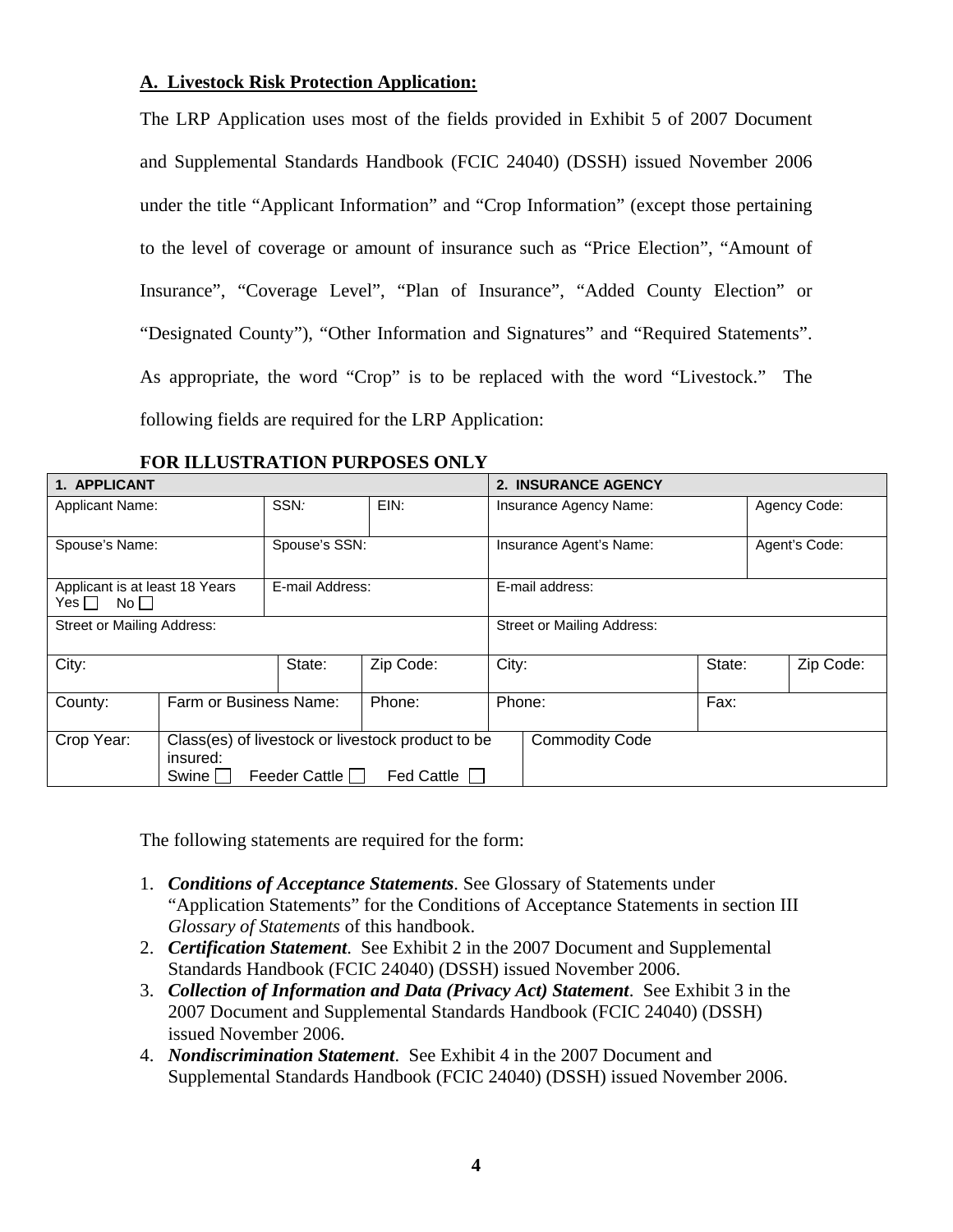#### **Completion Instructions:**

The form must also contain the following completion instructions:

- 1. Type or print information about the applicant for insurance in section 1. Include first name, middle initial and last name. Applicants must be at least 18 years old to apply for insurance. Fill in the applicant's Social Security Number (SSN) and Employer Identification Number (EIN) if applicable and the applicant's spouse's SSN if applicable. Complete the street or mailing address, city, county, state, zip code and telephone number where the applicant can be reached. Insert the class(es) of livestock or livestock product to be insured and the crop year that insurance will be effective.
- 2. Type or print information about the insurance agency in section 2. Fill in the insurance agency name, the insurance agent's name, the agent's code number and the street or mailing address, city, state, zip code, telephone and fax numbers and e-mail address where the agent can be reached.
- 3. Read and answer the questions in the *Conditions of Acceptance Statements* section. Read the *Certification Statement*. The applicant and agent must each sign and date the application.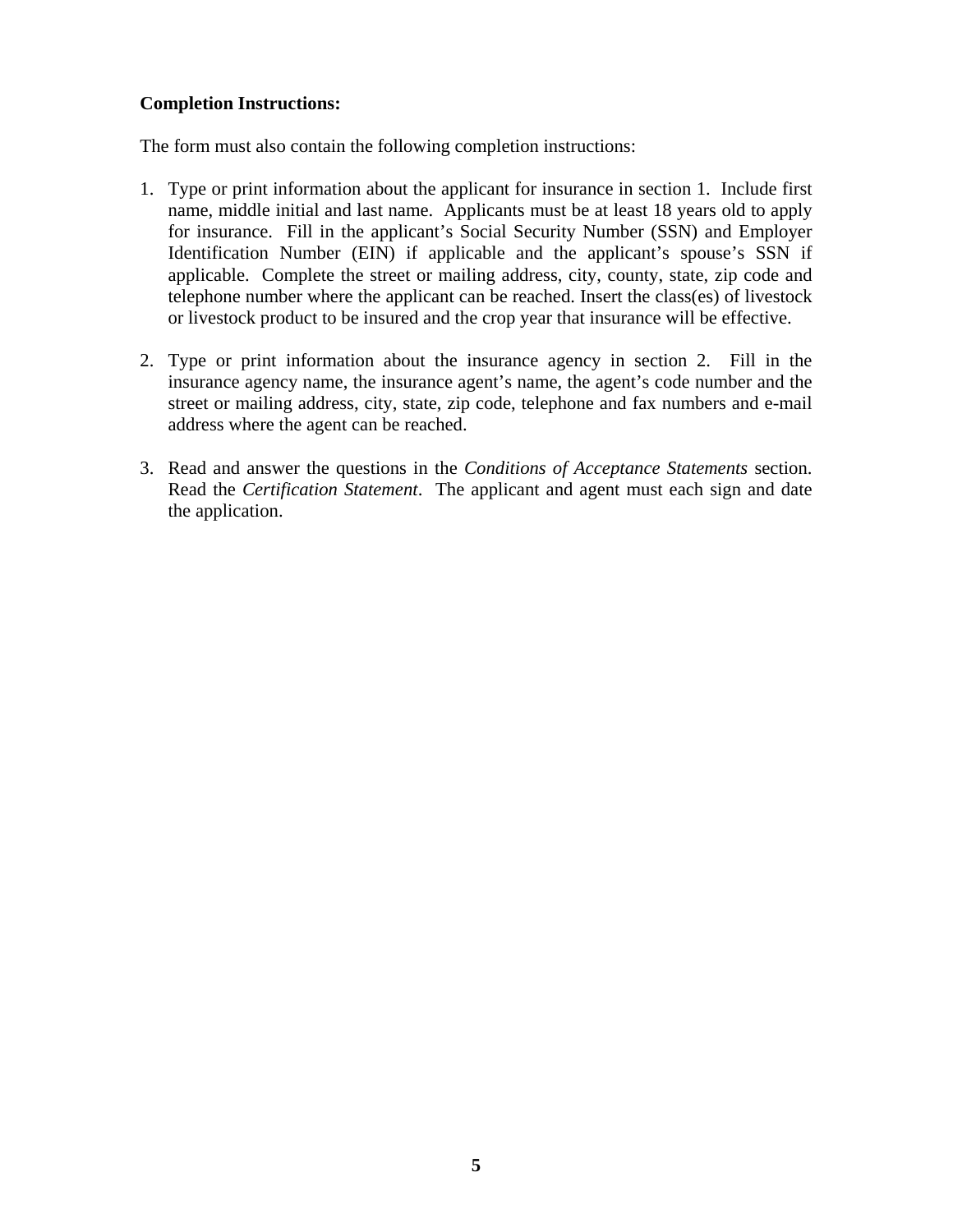#### **B. Substantial Beneficial Interest:**

The following fields are required for the LRP Substantial Beneficial Interest:

# **FOR ILLUSTRATION PURPOSES ONLY**

| NAME OF APPLICANT/INSURED:      |                                                                                                                                                                                                 | POLICY NUMBER:                                                                                          |              |
|---------------------------------|-------------------------------------------------------------------------------------------------------------------------------------------------------------------------------------------------|---------------------------------------------------------------------------------------------------------|--------------|
| SSN<br>EIN                      | OTHER<br>(Check One)                                                                                                                                                                            |                                                                                                         |              |
|                                 | SOCIAL SECURITY OR EMPLOYER IDENTIFICATION NUMBER:                                                                                                                                              | ADDRESS OF AGENT:                                                                                       |              |
| <b>AGENT NAME:</b>              | <b>AGENT CODE NUMBER:</b>                                                                                                                                                                       | <b>COMPANY NAME:</b>                                                                                    |              |
| <b>NAME</b><br>(Print or Type)  | List persons and/or entities with 10 percent or more interest in the insurance entity identified above as the Applicant/Insured.<br><b>COMPLETE ADDRESS</b><br>(St., R.R., P.O. Box, Zip, etc.) | <b>ENTITY</b><br>SSN/EIN<br><b>TELEPHONE</b><br><b>TYPE</b><br>(Check One & Enter No.)<br><b>NUMBER</b> | <b>SHARE</b> |
|                                 |                                                                                                                                                                                                 | EIN<br>SSN<br><b>OTHER</b>                                                                              |              |
|                                 |                                                                                                                                                                                                 | SSN<br>EIN<br><b>OTHER</b>                                                                              |              |
|                                 |                                                                                                                                                                                                 | SSN<br>EIN<br><b>OTHER</b>                                                                              |              |
|                                 |                                                                                                                                                                                                 | SSN<br>EIN<br><b>OTHER</b>                                                                              |              |
|                                 |                                                                                                                                                                                                 | SSN<br>EIN<br><b>OTHER</b>                                                                              |              |
|                                 |                                                                                                                                                                                                 | <b>OTHER</b><br>SSN<br>EIN                                                                              |              |
|                                 |                                                                                                                                                                                                 | EIN<br><b>OTHER</b><br>SSN                                                                              |              |
| SIGNATURE OF APPLICANT/INSURED: |                                                                                                                                                                                                 | DATE:                                                                                                   |              |

The following statements are required for the form:

1. *Certification Statement*. See Exhibit 2 in the 2007 Document and Supplemental Standards Handbook (FCIC 24040) (DSSH) issued November 2006.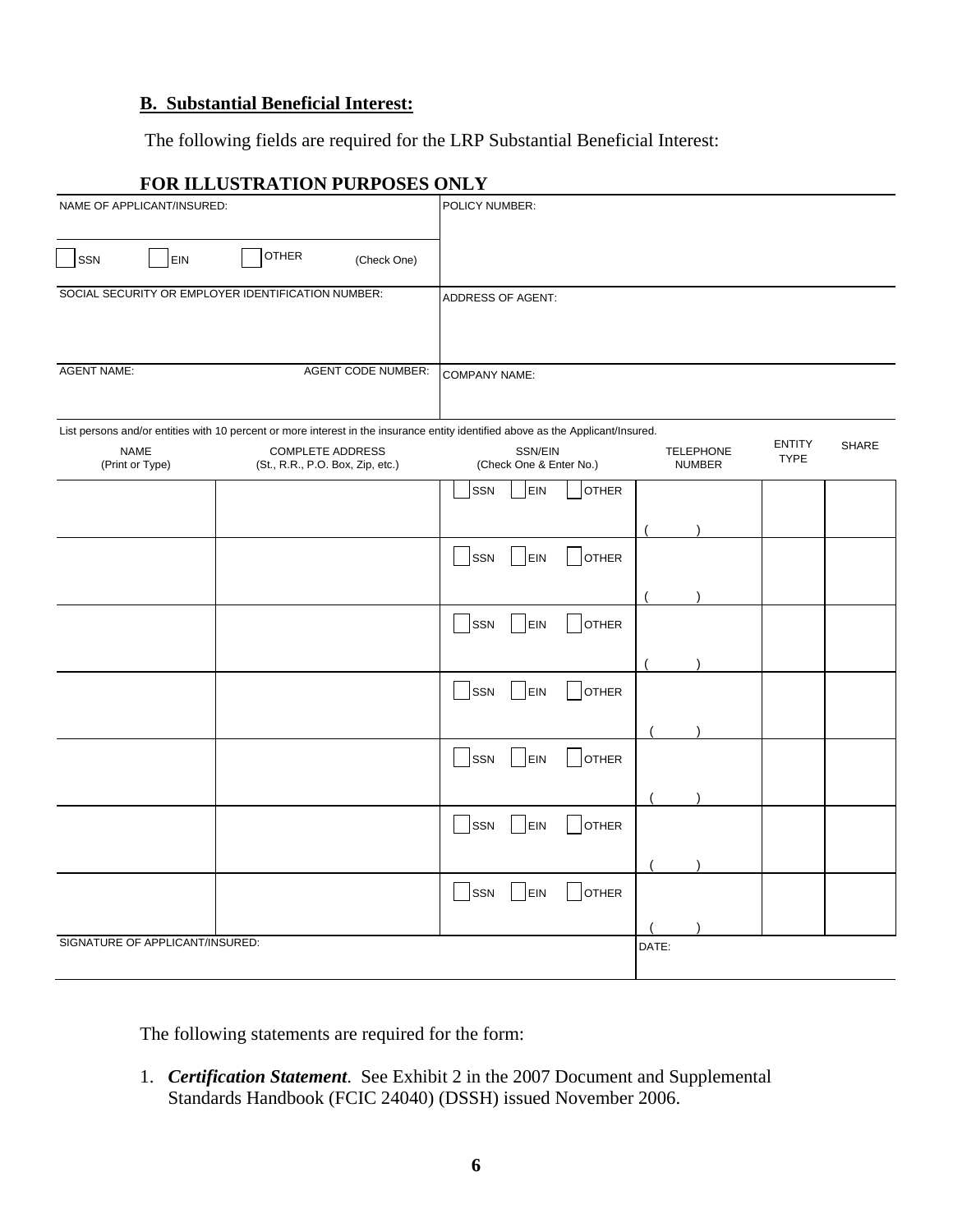- 2. *Collection of Information and Data (Privacy Act) Statement*. See Exhibit 3 in the 2007 Document and Supplemental Standards Handbook (FCIC 24040) (DSSH) issued November 2006.
- 3. *Nondiscrimination Statement*. See Exhibit 4 in the 2007 Document and Supplemental Standards Handbook (FCIC 24040) (DSSH) issued November 2006.

#### **Completion Instructions:**

The form must also contain the following completion instructions:

- 1. Type or print information about the applicant for insurance in section 1. Include first name, middle initial and last name. Fill in the applicant's Social Security Number (SSN) or Employer Identification Number (EIN), and indicate which number is being provided. Enter the policy number. Provide the agent's name and code number and the street or mailing address, city, county, state, zip code and company name where the agent can be reached.
- 2. For each person or entity with 10 percent or more interest in the insurance entity, fill in the person or entity's name, complete address including mailing address, city, state, and zip code. Enter the social security number or employer identification number and check the box that indicates what number was provided. Enter the person or entity's telephone number and type of entity. Enter that entity's share in the insurance entity.
- 3. The applicant must sign and date the form.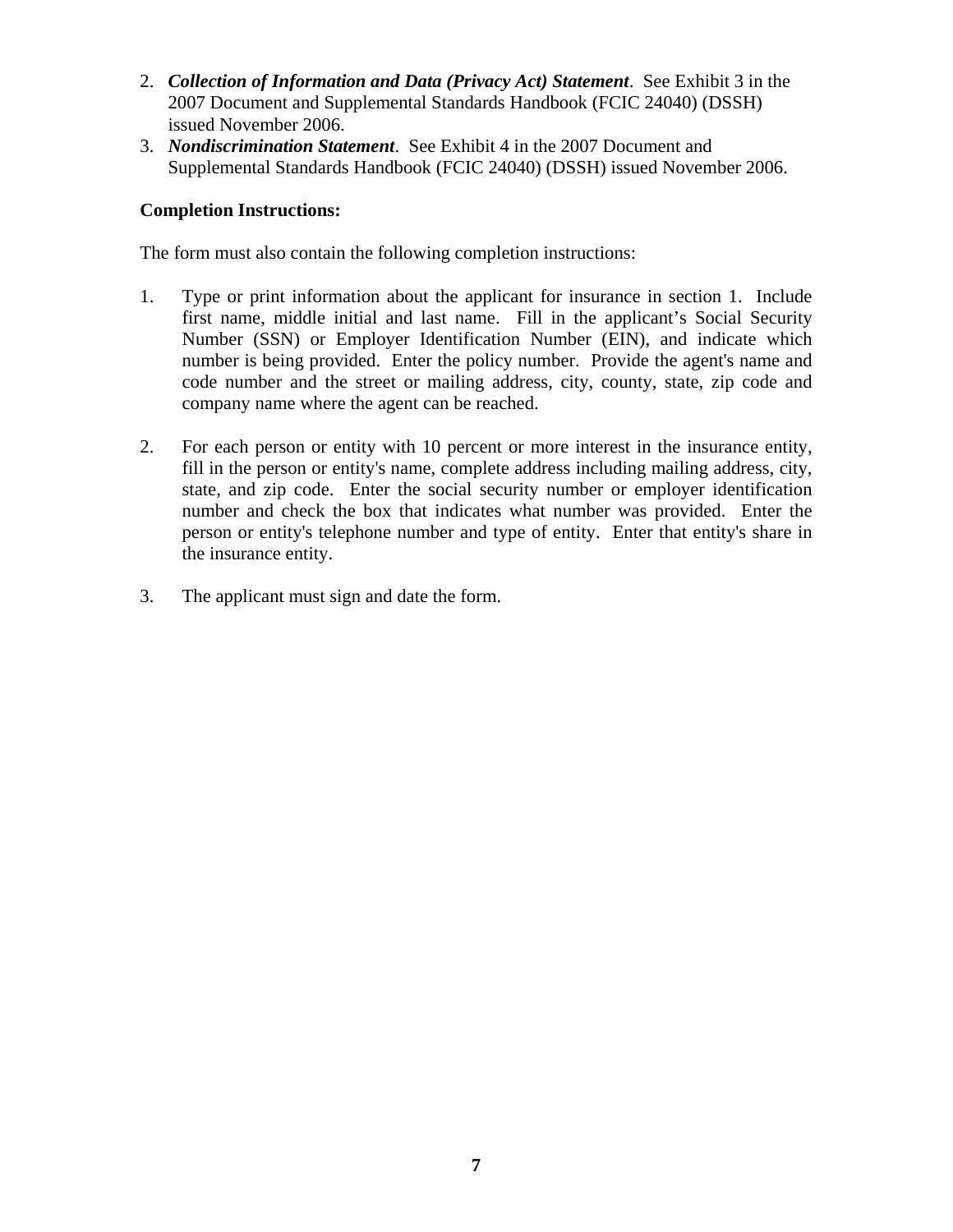#### **C. Specific Coverage Endorsement:**

The following fields are required for the LRP Specific Coverage Endorsement:

|                                                                     | I ON ILLUSTINITION I UNI OSLS ONLY<br><b>Policy Number:</b><br><b>Commodity Code:</b> |                                         |     |                  |               |                   | Endorsement Number: (Company Use only) |                                        |              |             |                      |  |
|---------------------------------------------------------------------|---------------------------------------------------------------------------------------|-----------------------------------------|-----|------------------|---------------|-------------------|----------------------------------------|----------------------------------------|--------------|-------------|----------------------|--|
| 1. INSURED                                                          |                                                                                       |                                         |     |                  |               |                   |                                        | 2. INSURANCE AGENCY                    |              |             |                      |  |
| <b>Insured Name:</b>                                                |                                                                                       |                                         |     | Spouse's Name:   |               |                   |                                        | Insurance Agency Name:                 | Agency Code: |             |                      |  |
| SSN:                                                                |                                                                                       | EIN:                                    |     |                  | Spouse's SSN: |                   |                                        | Insurance Agent's Name:                |              | Agent Code: |                      |  |
|                                                                     | Farm or Business Name:<br>E-mail address:                                             |                                         |     |                  |               |                   |                                        | E-mail address:                        |              |             |                      |  |
| <b>Street or Mailing Address:</b>                                   |                                                                                       |                                         |     |                  |               |                   |                                        | <b>Street or Mailing Address:</b>      |              |             |                      |  |
| City:                                                               |                                                                                       |                                         |     | State:           | Zip Code:     |                   | City:                                  |                                        | State:       | Zip Code:   |                      |  |
| County:                                                             |                                                                                       |                                         |     |                  | Phone:        |                   |                                        | Phone:<br>Fax:                         |              |             |                      |  |
| Legal Description of location of livestock or<br>livestock product: |                                                                                       |                                         |     |                  | State:        | Zip Code:         |                                        |                                        |              |             |                      |  |
| 3. SCHEDULE OF INSURED LIVESTOCK OR LIVESTOCK PRODUCT               |                                                                                       |                                         |     |                  |               |                   |                                        |                                        |              |             |                      |  |
| Crop Year                                                           |                                                                                       | <b>Effective Date</b>                   |     |                  |               | <b>End Date</b>   |                                        | No. of Head Covered<br>Insured Share % |              |             |                      |  |
|                                                                     |                                                                                       |                                         |     |                  |               |                   |                                        |                                        |              |             |                      |  |
| <b>4. INSURED VALUE</b>                                             |                                                                                       |                                         |     |                  |               |                   |                                        |                                        |              |             |                      |  |
| Number of<br>Head                                                   | $\mathsf{X}$                                                                          | <b>Target Weight</b><br>(Cwt. Per Head) |     |                  | X             | Coverage<br>Price | $\pmb{\times}$                         | <b>Insured Share</b><br>(% )           | $=$          |             | <b>Insured Value</b> |  |
|                                                                     | X                                                                                     |                                         |     |                  | X             |                   | X                                      |                                        | $=$          |             |                      |  |
| 5. PREMIUM COMPUTATION                                              |                                                                                       |                                         |     |                  |               |                   |                                        |                                        |              |             |                      |  |
| <b>Insured Value</b>                                                | $\times$                                                                              | Rate                                    | $=$ | Total<br>Premium |               |                   |                                        |                                        |              |             | Approval Number      |  |
|                                                                     | X                                                                                     |                                         | $=$ |                  |               |                   |                                        |                                        |              |             |                      |  |

#### **FOR ILLUSTRATION PURPOSES ONLY**

The following statements are required for the form:

- 1. *Conditions Statement*. See Glossary of Statements under "Specific Coverage Endorsement Statements" for the Conditions Statement.
- 2. *Certification Statement*. See Exhibit 2 in the 2007 Document and Supplemental Standards Handbook (FCIC 24040) (DSSH) issued November 2006.
- 3. *Collection of Information and Data (Privacy Act) Statement*. See Exhibit 3 in the 2007 Document and Supplemental Standards Handbook (FCIC 24040) (DSSH) issued November 2006.
- 4. *Nondiscrimination Statement*. See Exhibit 4 in the 2007 Document and Supplemental Standards Handbook (FCIC 24040) (DSSH) issued November 2006.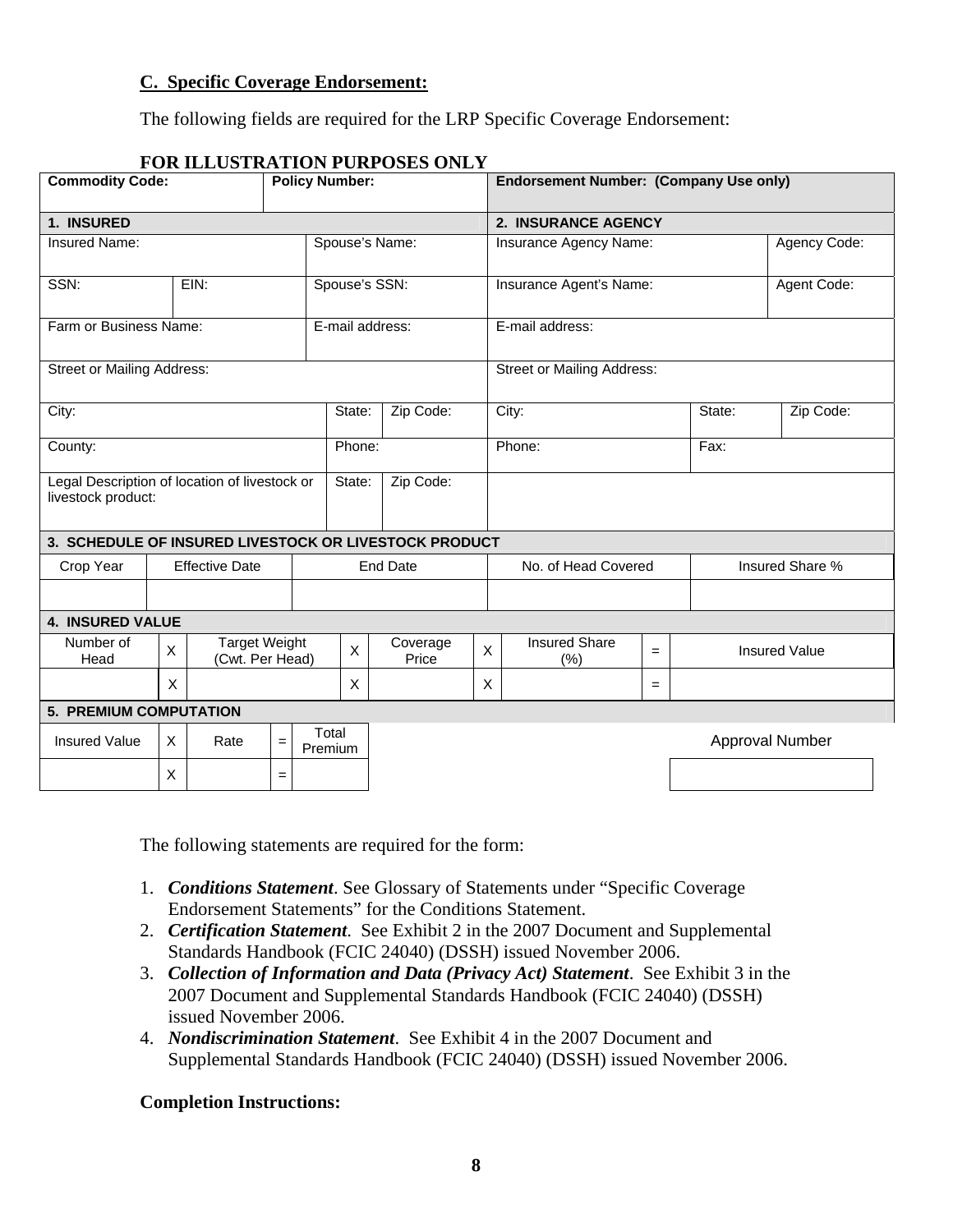- 1. Enter the policy number at the top left section of the form.
- 2. Type or print information about the insured in section 1. Include insured's first name, middle initial and last name and the spouse's name if applicable. Fill in the applicant's Social Security Number (SSN), Employer Identification Number (EIN) if applicable and the applicant's spouse's SSN if applicable. Complete the name of farm or business, e-mail address if available, street or mailing address, city, state, zip code, county and telephone number where the applicant can be reached. Provide the legal description of the location of insured livestock or livestock product, including the state and zip code.
- 3. Type or print information about the insurance agency in section 2. Fill in the insurance agency name and code number, the insurance agent's name and code number and the street or mailing address, city, state, zip code, telephone and fax numbers and e-mail address where the agent can be reached.
- 4. In section 3 type or print the following information as it relates to the insured livestock or livestock product: Crop year, effective date, end date, number of head covered and the insured's percent of ownership in the covered livestock.
- 5. In section 4 type or print the number of insured head of livestock, enter the target weight (cwt. per head), the coverage price (dollars) and the percentage of the insured's ownership in the covered livestock. Multiply the above named items in section 4 and enter this amount in the insured value column.
- 6. Enter the insured value amount from section 4 in section 5. Enter the rate and multiply the insured value times the rate. Enter the resulting value in the Total Premium column.
- 7. Read and sign the certification statement.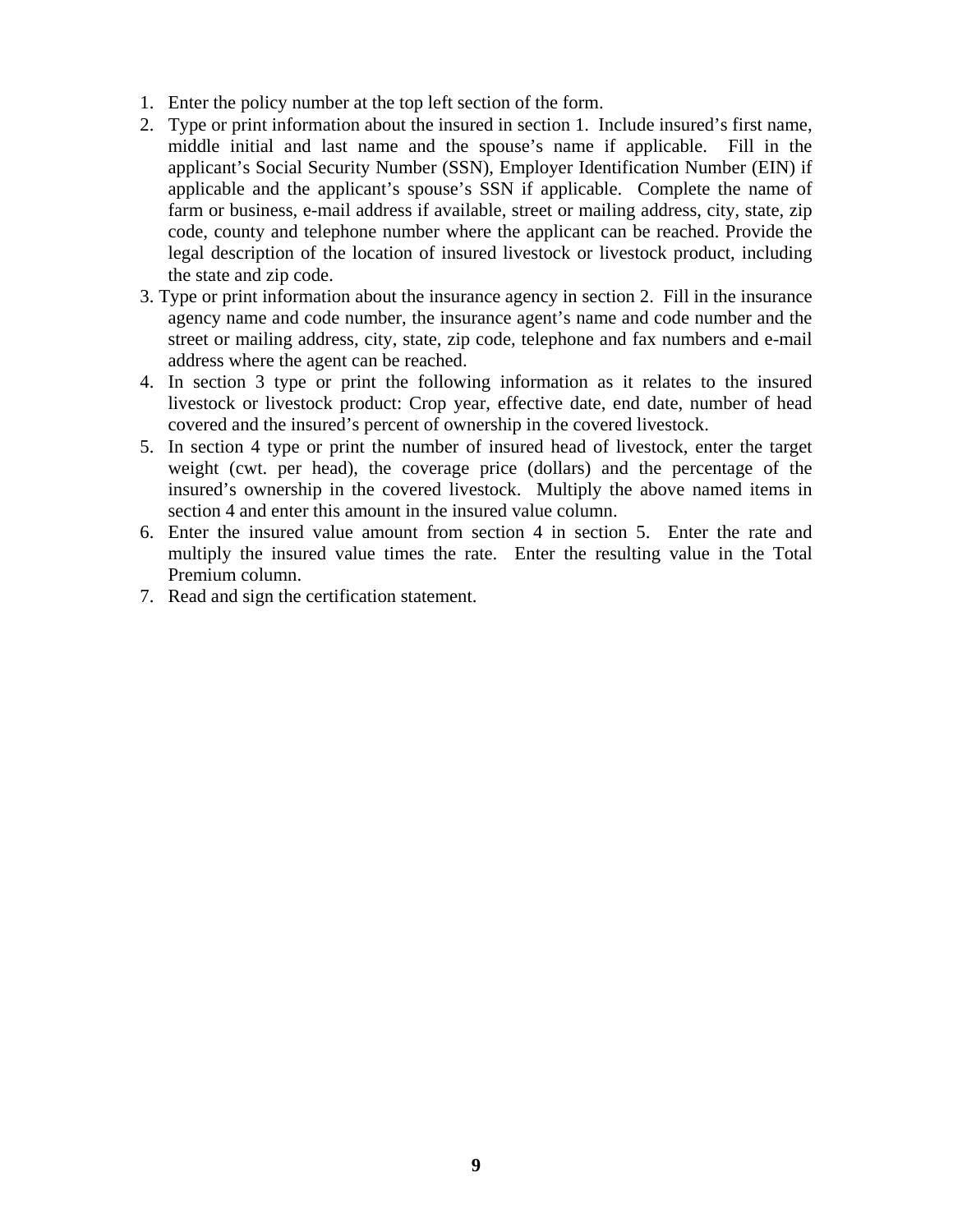#### **D. Assignment of Indemnity:**

The Assignment of Indemnity fields are provided in Exhibit 13 of 2007 Document and Supplemental Standards Handbook (FCIC 24040) (DSSH) issued November 2006. All instances of the word "crop" are to be replaced with "livestock" as appropriate. Additional fields are required relating to the actual Specific Coverage Endorsement that is being assigned. The following fields are required for the Assignment of Indemnity:

| <b>Policy</b><br>Number:                                           | <b>Endorsement</b><br>Number: |        | <b>Crop Year:</b> |                            | <b>Authorized Representative:</b> |                      |                 | <b>Agency Code:</b> |  |  |
|--------------------------------------------------------------------|-------------------------------|--------|-------------------|----------------------------|-----------------------------------|----------------------|-----------------|---------------------|--|--|
| 1. INSURED:                                                        |                               |        |                   | 2. ASSIGNEE:               |                                   |                      |                 |                     |  |  |
| Insured's Name:                                                    |                               |        |                   |                            | Assignee's Name:                  |                      |                 |                     |  |  |
| Insured's SSN:<br>Insured's EIN:                                   |                               |        |                   | Assignee's SSN:            |                                   |                      | Assignee's EIN: |                     |  |  |
| Street or Mailing Address:                                         |                               |        |                   | Street or Mailing Address: |                                   |                      |                 |                     |  |  |
| City:                                                              |                               | State: | Zip Code:         | City:                      |                                   | State:               |                 | Zip Code:           |  |  |
| Fax:<br>Phone:                                                     |                               |        | Fax:<br>Phone:    |                            |                                   |                      |                 |                     |  |  |
| 3. SPECIFIC COVERAGE ENDORSEMENT INFORMATION FOR INSURED LIVESTOCK |                               |        |                   |                            |                                   |                      |                 |                     |  |  |
| Effective Date<br>End Date                                         |                               |        |                   | <b>Insured Value</b>       |                                   | <b>Total Premium</b> |                 |                     |  |  |

## **FOR ILLUSTRATION PURPOSES ONLY**

The following statements are required for the form:

- 1. *Collection of Information and Data (Privacy Act) Statement*. See Exhibit 3 in the 2007 Document and Supplemental Standards Handbook (FCIC 24040) (DSSH) issued November 2006.
- 2. *Nondiscrimination Statement*. See Exhibit 4 in the 2007 Document and Supplemental Standards Handbook (FCIC 24040) (DSSH) issued November 2006.

- 1. Type or print the policy number, endorsement number, crop year, authorized representative and agency code in the columns at the top of the page.
- 2. In section 1, type or print information about the insured. Include first name, middle initial and last name. Complete the insured's Social Security Number (SSN), Employer Identification Number (EIN) and the street or mailing address, city, state, zip code and telephone and fax numbers where the insured can be reached.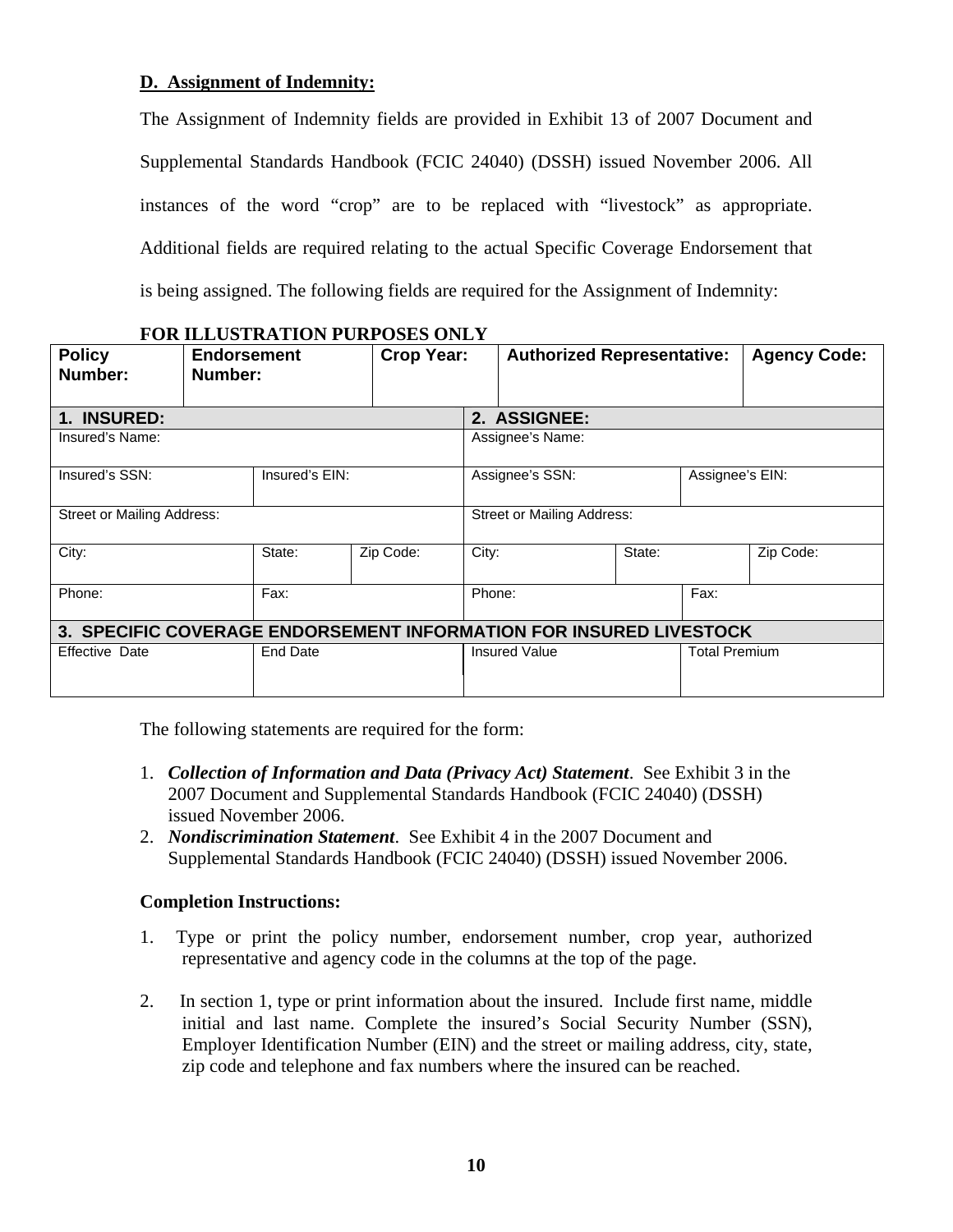- 3. Type or print information about assignee in section 2. Enter the assignee's first name, last name and middle initial, the assignee's Social Security Number (SSN), Employer Identification Number (EIN) if applicable, the street or mailing address, city, state, zip code, telephone and fax where the assignee can be reached.
- 4. In section 3, enter the effective date of coverage, the end date, the insured value and the total premium in the corresponding columns.
- 5. Read the conditions section, type or print the name of the insured, the name of the lender or creditor and the mailing address of the lender or creditor in the appropriate blank. The authorized representative, insured, lender and witness should sign on the designated lines.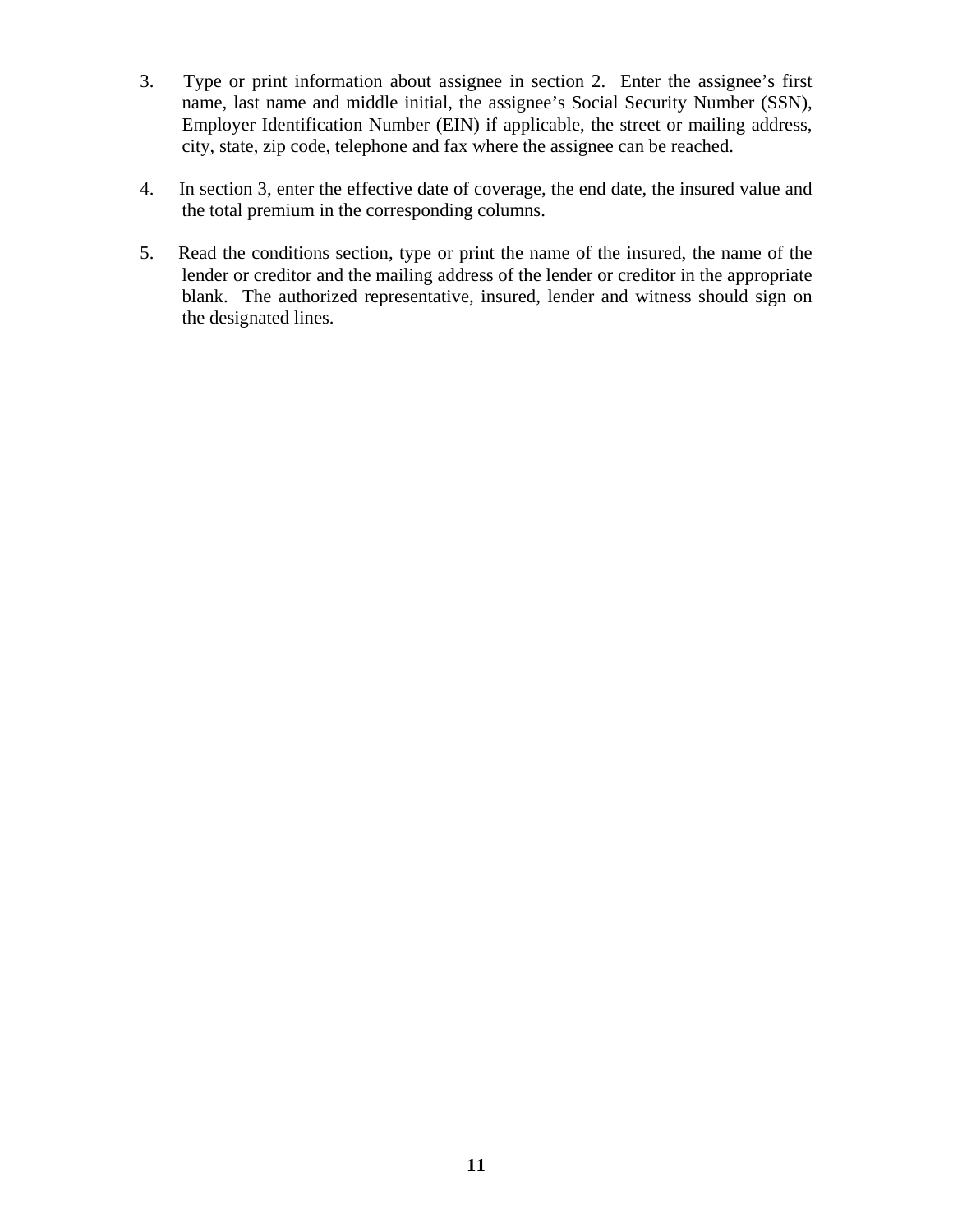#### **E. Transfer of Indemnity:**

The Transfer of Indemnity fields are provided in Exhibit 16 of 2007 Document and Supplemental Standards Handbook (FCIC 24040) (DSSH) issued November 2006. All instances of the word "crop" are to be replaced with "livestock" as appropriate. Additional fields are required relating to the actual Specific Coverage Endorsement that is being transferred. The following fields are required for the Transfer of Indemnity:

| <b>Policy</b><br>Number:                                           | <b>Endorsement</b><br>Number:     |                    | <b>Crop Year:</b> |                                        | <b>Authorized Representative:</b> |                                | <b>Agency Code:</b> |  |  |  |
|--------------------------------------------------------------------|-----------------------------------|--------------------|-------------------|----------------------------------------|-----------------------------------|--------------------------------|---------------------|--|--|--|
| 1. INSURED:                                                        |                                   |                    |                   | 2. TRANSFEREE:                         |                                   |                                |                     |  |  |  |
| Insured's Name:                                                    |                                   |                    |                   |                                        | Transferee's Name:                |                                |                     |  |  |  |
| Insured's SSN:<br>Insured's EIN:                                   |                                   |                    |                   | Transferee's SSN:<br>Transferee's EIN: |                                   |                                |                     |  |  |  |
| Street or Mailing Address:                                         |                                   |                    |                   | Street or Mailing Address:             |                                   |                                |                     |  |  |  |
| City:                                                              |                                   | State<br>Zip Code: |                   | City:                                  | State:                            |                                | Zip Code:           |  |  |  |
| Phone:                                                             | Fax:                              |                    |                   | Phone:                                 |                                   |                                | Fax:                |  |  |  |
| 3. SPECIFIC COVERAGE ENDORSEMENT INFORMATION FOR INSURED LIVESTOCK |                                   |                    |                   |                                        |                                   |                                |                     |  |  |  |
|                                                                    | End Date<br><b>Effective Date</b> |                    |                   | <b>Insured Value</b>                   |                                   | % of Insured Share Transferred |                     |  |  |  |

#### **FOR ILLUSTRATION PURPOSES ONLY**

The following statements are required for the form:

- 1. *Collection of Information and Data (Privacy Act) Statement*. See Exhibit 3 in the 2007 Document and Supplemental Standards Handbook (FCIC 24040) (DSSH) issued November 2006.
- 2. *Nondiscrimination Statement*. See Exhibit 4 in the 2007 Document and Supplemental Standards Handbook (FCIC 24040) (DSSH) issued November 2006.

- 1. Type or print the policy number, endorsement number, crop year, authorized representative, and agency code in the columns at the top of the page.
- 2. In section 1, type or print information about the insured. Include first name, middle initial and last name. Complete the insured's Social Security Number (SSN), Employer Identification Number (EIN) if applicable, and the street or mailing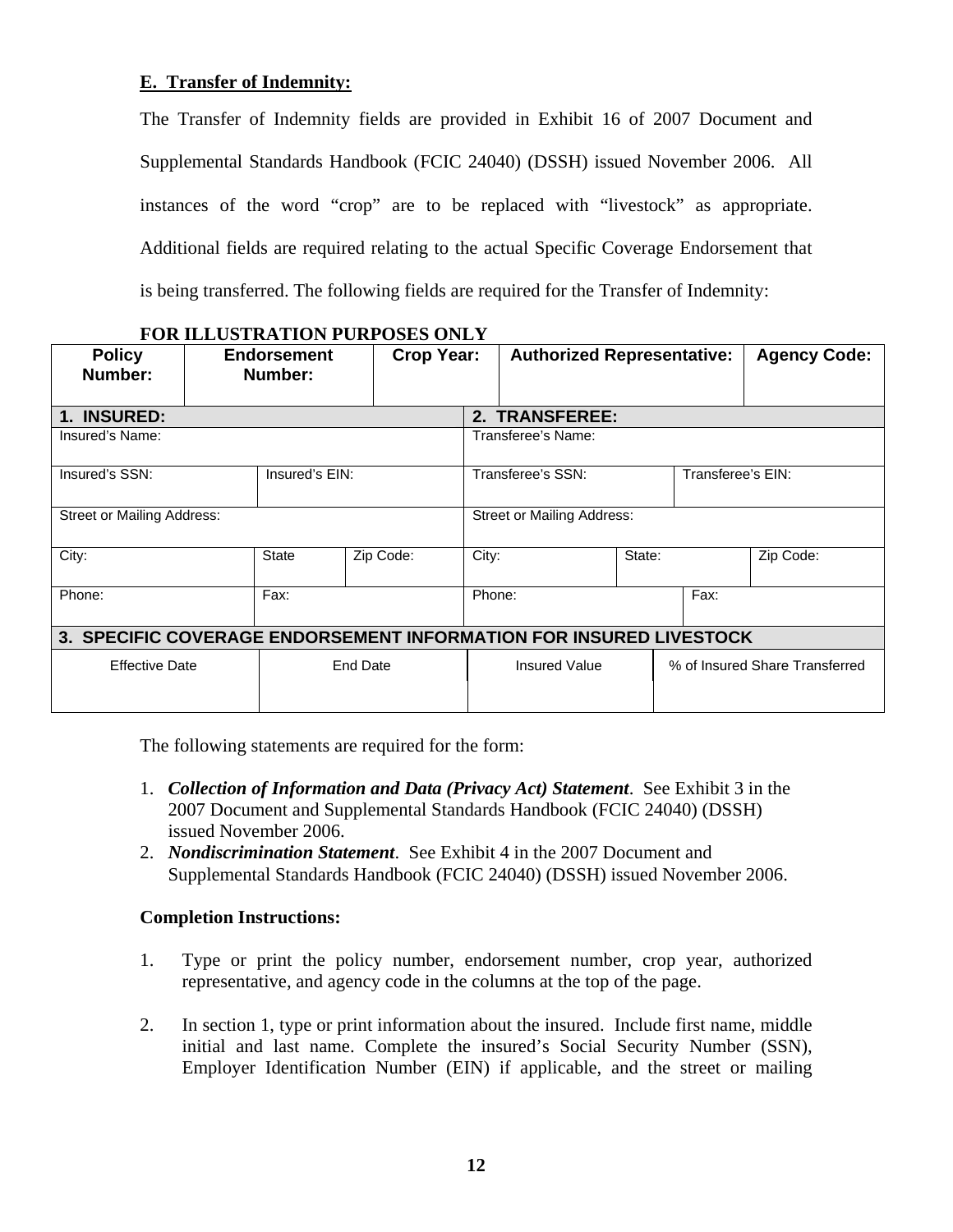address, city, state, zip code and telephone and fax numbers where the insured can be reached.

- 3. Type or print information about assignee in section 2. Enter the assignee's first name, last name and middle initial, the assignee's Social Security Number (SSN), Employer Identification Number (EIN) if applicable, the street or mailing address, city, state, zip code, telephone and fax where the assignee can be reached.
- 4. In section 3, enter the effective date of coverage, the end date, the insured value and the percentage of insured share to be transferred in the corresponding columns.
- 5. Read the conditions section, type or print the name of the insured, the name of the transferee or creditor and the mailing address of the transferee in the appropriate blank. The authorized representative, insured, transferee and witness should sign on the designated lines.

#### **F. Claim:**

The following fields are required for the LRP Claim form:

#### **FOR ILLUSTRATION PURPOSES ONLY**

| <b>Commodity Code:</b> | <b>Policy Number:</b> | <b>Endorsement Number:</b> | <b>Claim Number:</b> |
|------------------------|-----------------------|----------------------------|----------------------|
|                        |                       |                            | (Company Use)        |
|                        |                       |                            |                      |

According to our records, you may be entitled to an indemnity under the above policy endorsement based on the information presented below. Please contact your agent if the information shown in sections 1, 2, or 3 is not correct. The calculation of the indemnity is shown in section 6 below. In order to receive an indemnity, your signature is required to certify that the terms and conditions of the policy have been met as stated in section 7 below.

Assignment of Indemnity? Yes  $\Box$  No  $\Box$  Transfer of Right to Indemnity? Yes  $\Box$  No  $\Box$ 

| 1. INSURED                      |                            |         |  |                        | 2. INSURANCE AGENCY                      |              |  |           |                 |  |
|---------------------------------|----------------------------|---------|--|------------------------|------------------------------------------|--------------|--|-----------|-----------------|--|
| SSN:<br>EIN:<br>Insured Name:   |                            |         |  | Insurance Agency Name: |                                          | Agency Code: |  |           |                 |  |
| Name of Farm/Ranch or Business: |                            |         |  |                        | Insurance Agent's Name:<br>Agent's Code: |              |  |           |                 |  |
| Street or Mailing Address:      |                            |         |  |                        | <b>Street or Mailing Address:</b>        |              |  |           |                 |  |
| City:                           | County:                    | State:  |  | Zip Code:              | City:<br>State:                          |              |  | Zip Code: |                 |  |
| Phone:                          | Fax:                       | E-mail: |  |                        | Phone:                                   | Fax:         |  |           | E-mail address: |  |
|                                 | 3. ASSIGNMENT OF INDEMNITY |         |  |                        |                                          |              |  |           |                 |  |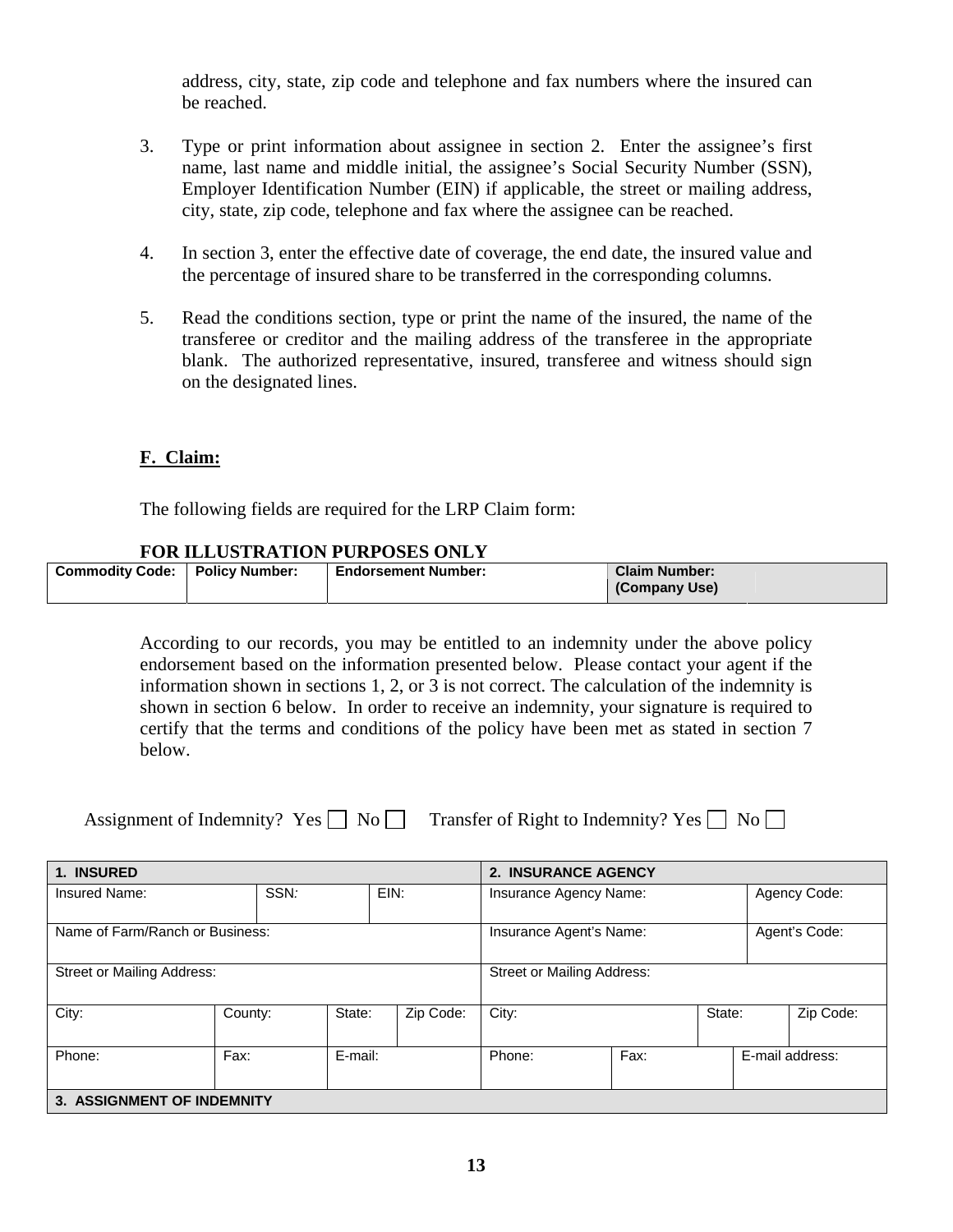| Assignee's Name:           |        | Assignee's SSN / EIN (circle one and enter): |      |      |  |  |
|----------------------------|--------|----------------------------------------------|------|------|--|--|
| Street or Mailing Address: |        | Phone:                                       |      | Fax: |  |  |
| City:                      | State: |                                              | Zip: |      |  |  |

| Coverage Price | Actual Ending Value |  |  |  |  |
|----------------|---------------------|--|--|--|--|
|                |                     |  |  |  |  |

If actual ending value is less than the coverage price an indemnity is due.

#### **4. INDEMNITY CALCULATION**

If the actual ending value is less than the coverage price, an indemnity is due. The indemnity is equal to the number of head multiplied by the target weight (in cwt as defined in the Specific Coverage Endorsement) multiplied by the difference between the coverage price and the actual ending value (in \$ per cwt.), and then multiplied by the ownership share (in percent).

| Number of<br>Head | <b>Target Weight</b><br>At End Date<br>(Cwt. Per Head) | Coverage Price<br>Minus<br><b>Actual Ending Value</b> | <b>Insured Share</b><br>% | Indemnity |
|-------------------|--------------------------------------------------------|-------------------------------------------------------|---------------------------|-----------|
|                   |                                                        |                                                       |                           |           |

The following statements are required for the form:

- 1. *Certifications For Indemnity Statement*. See Glossary of Statements under "Claim Statements" for the Certifications For Indemnity statement.
- 2. *Collection of Information and Data (Privacy Act) Statement*. See Exhibit 3 in the 2007 Document and Supplemental Standards Handbook (FCIC 24040) (DSSH) issued November 2006.
- 3. *Nondiscrimination Statement*. See Exhibit 4 in the 2007 Document and Supplemental Standards Handbook (FCIC 24040) (DSSH) issued November 2006.

- 1. Section 1. Insured. Type or print your first name, middle initial and last name. Enter your Social Security Number (SSN), Employer Identification Number (EIN) if applicable, and circle the type of number entered. Complete the name of your farm/ranch or business and the street or mailing address, city, county, state, zip code and telephone number where you can be reached. The state and county must be the state name and county name where the livestock or livestock product are located.
- 2. Section 2. Insurance Agency. Type or print information about your insurance agency. Complete the insurance agency name, the insurance agent's name, the agency code number and the street or mailing address, city, state, zip code, telephone and fax numbers and e-mail address where the agent can be reached.
- 3. Section 3. Assignment of Indemnity. Complete this section, if applicable, by typing or printing the assignee's name, address, phone, and fax if available. Enter the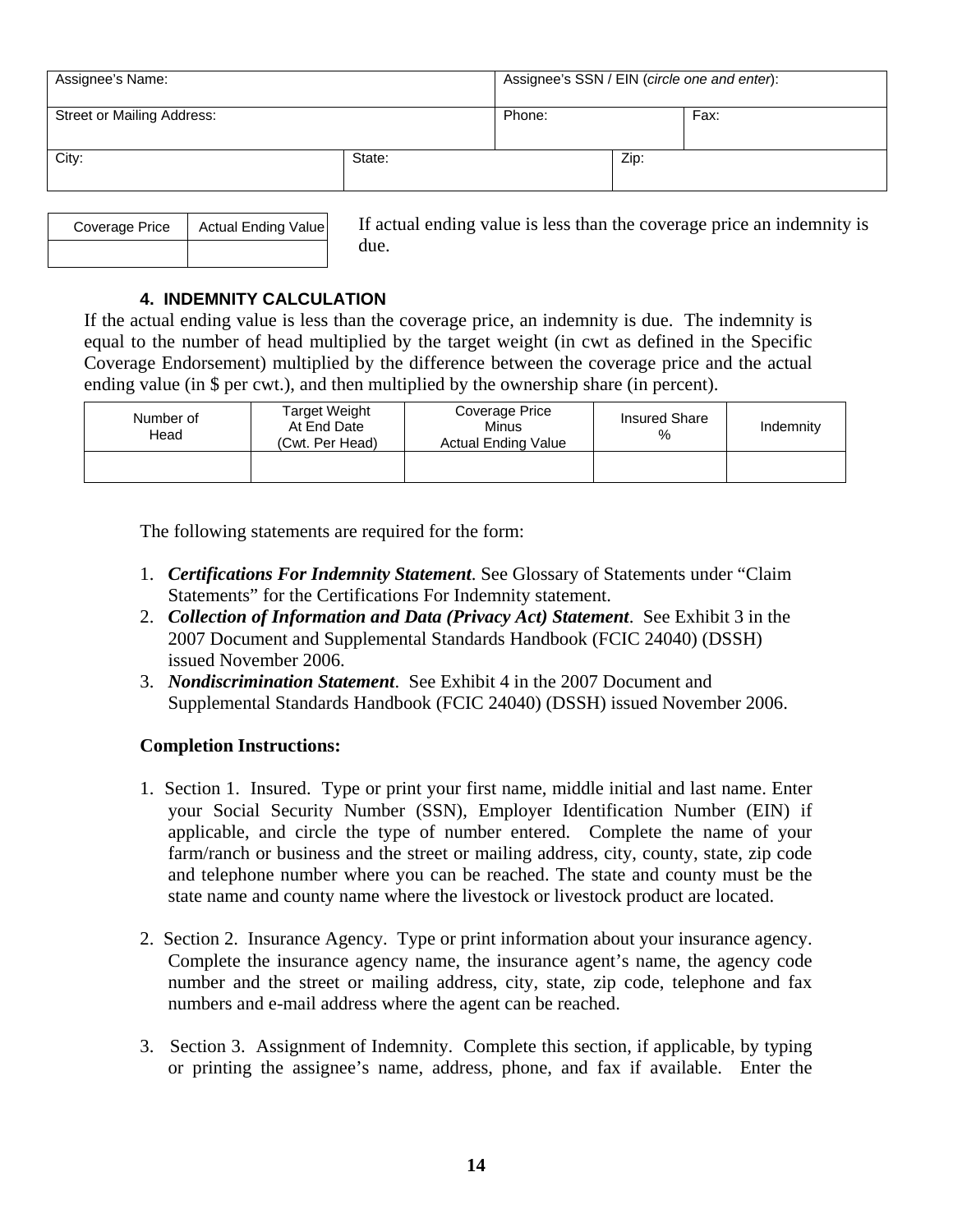assignee's Social Security Number (SSN), Employer Identification Number (EIN) if applicable, and circle the type of number entered.

- 4. Section 4. Indemnity Calculation. If the actual ending value is less than the coverage price, an indemnity is paid. The indemnity is equal to the number of head multiplied by the target weight (in cwt as defined in the Specific Coverage Endorsement) multiplied by the difference between the coverage price and the actual ending value (as dollars per cwt.), multiplied by the ownership share.
- 5. Section 5. Certifications for Indemnity. Read the certification statements and, if you can attest to all of them, sign and print your name and enter the date signed.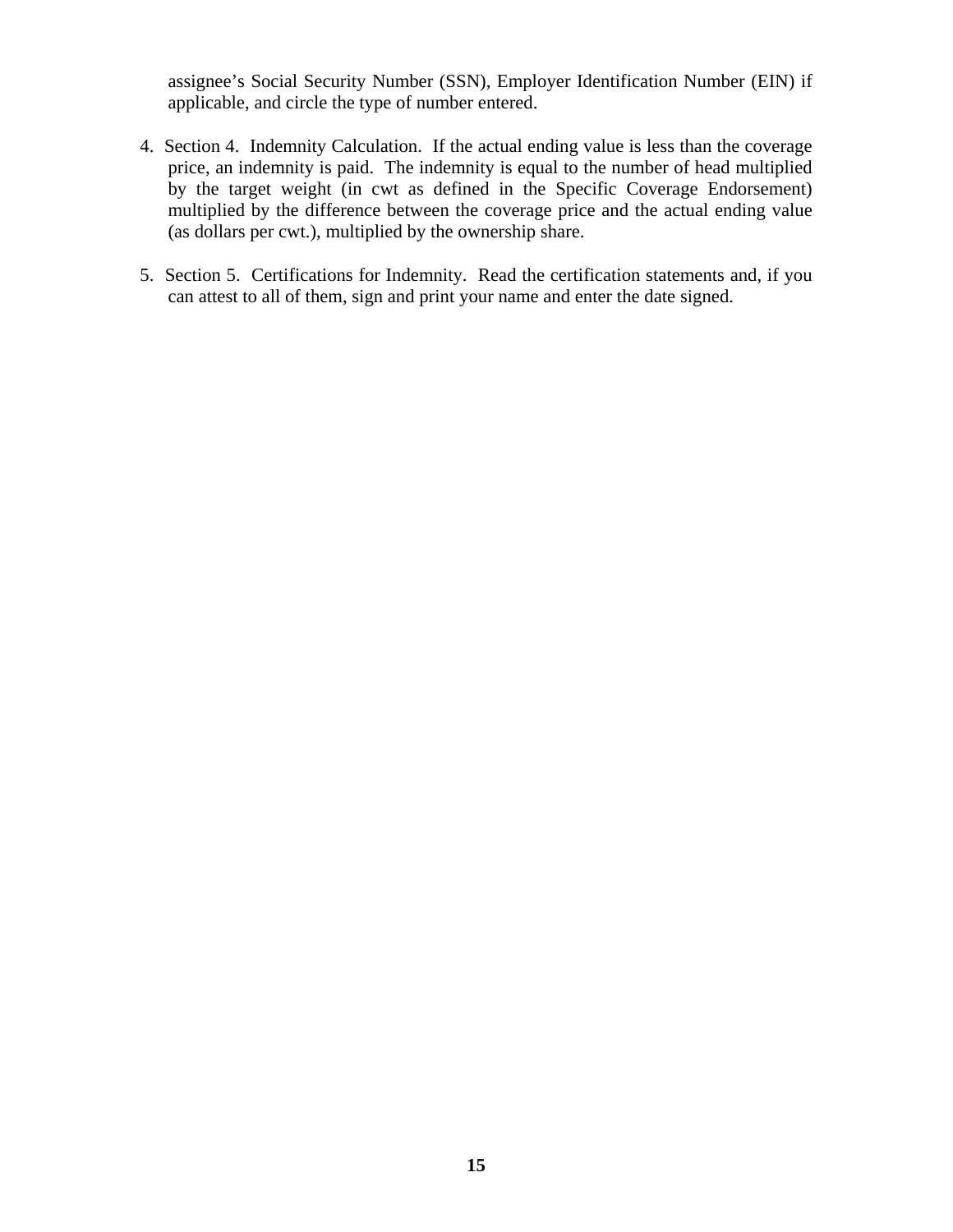# **III. Glossary of Statements**

# **A. Application Statements:**

#### **1. Conditions of Acceptance Statement**

The following statement should be updated for changes to the first paragraph of Exhibit 1 in the 2007 Document and Supplemental Standards Handbook (FCIC 24040) (DSSH) issued November 2006, replacing all instances of the word "crop" with "livestock" in the statement as appropriate:

"CONDITIONS OF ACCEPTANCE: This application is accepted and insurance attaches in accordance with the policy unless: (1) The Federal Crop Insurance Corporation determines that livestock insurance capacity limitations in accordance with the Federal Crop Insurance Act have been reached and this policy will exceed the limitations; (2) any material fact is omitted, concealed or misrepresented in this application and endorsement or in the submission of this application; (3) you have failed to provide complete and accurate information required by this application; or (4) the answer to any of the following questions is "yes." An answer of "yes" to these questions does not automatically result in rejection of the application. For example, if you answer "yes" to question (a) but your debt was discharged in bankruptcy, the application would not be rejected.

#### Yes No

 (a) Are you now indebted and is the debt is delinquent for insurance coverage under the Federal Crop Insurance Act?

 (b) Have you in the last five years been convicted under Federal or State law of planting, cultivating, growing, producing, harvesting or storing a controlled substance?

 (c) Have you ever had insurance coverage under the authority of the Federal Crop Insurance Act terminated for violation of the terms of the contract or regulations, or for failure to pay your indebtedness ?

 (d) Are you disqualified or debarred under the Federal Crop Insurance Act, the regulations of the Federal Crop Insurance Corporation, the United States Department of Agriculture? (e) Have you ever entered into an agreement with the Federal Crop Insurance Corporation, Risk Management

Agency, or with the Department of Justice that you would refrain from participating in the crop or commodity insurance program and that agreement is still effective?

(f) Do you have like insurance on any of the above livestock?

I understand that if coverage for any crop is currently terminated or would have subsequently terminated for indebtedness had this application been filed after the termination date, no coverage can be provided and I am ineligible for any benefits under the Federal Crop Insurance Act until the cause for termination is corrected.

We will notify you of rejection by depositing notification in the United States mail, postage paid, to the applicant's address. Unless rejected or the sales closing date has passed at the time you signed this application, insurance shall be in effect for the crop(s) and crop years specified and shall continue for each succeeding crop year, unless otherwise specified in the policy, until canceled, terminated or voided. The insurance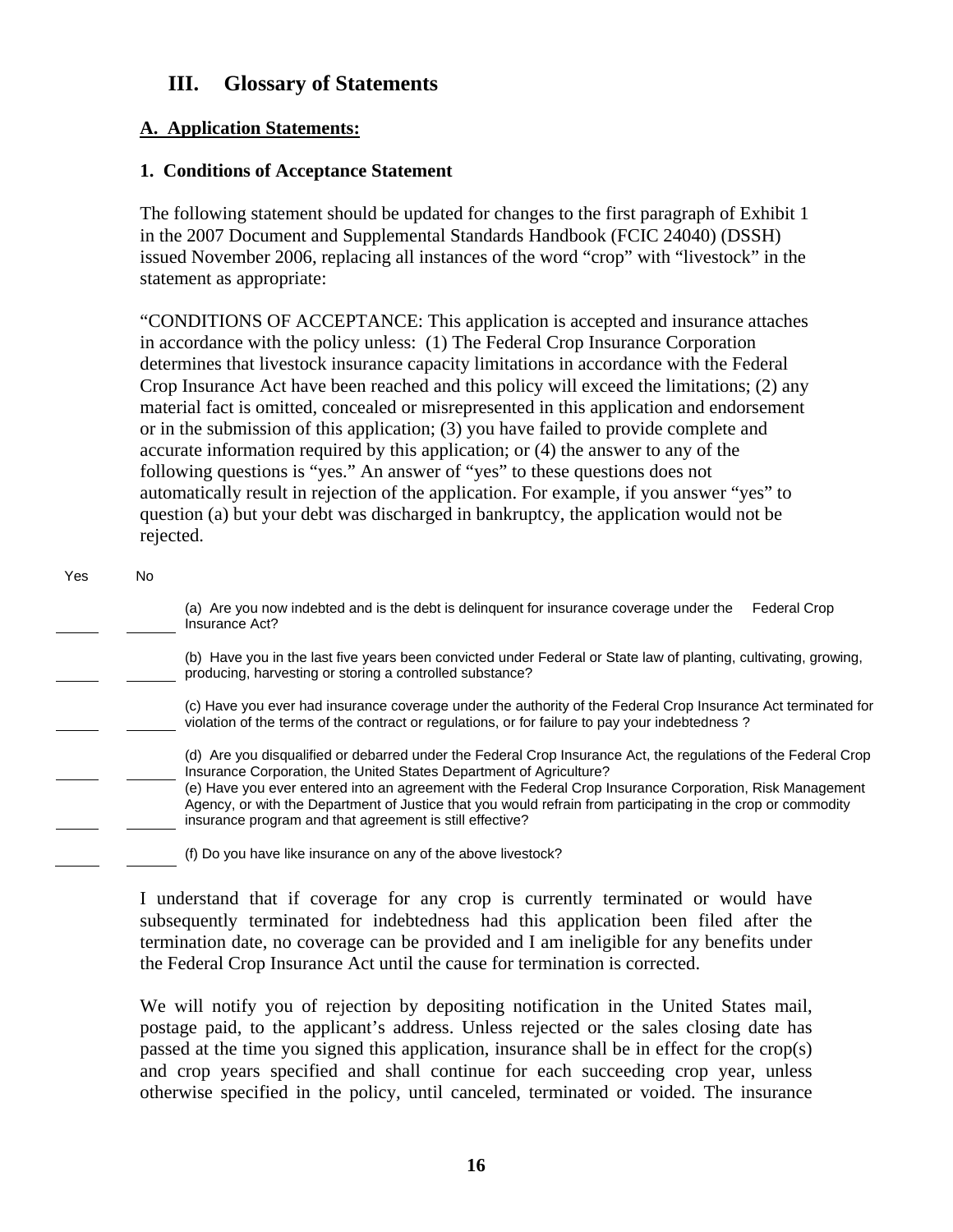contract, which includes the accepted application, is defined in the regulation published at 7 CFR chapter IV. No term or condition of the contract shall be waived or changed unless such waiver or change is expressly allowed by the contract and is in writing.

# **C. Specific Coverage Endorsement (SCE) Statements:**

## **1. Conditions of Approval for the SCE**

a. I certify that I have a share in the livestock or livestock product identified in this Specific Coverage Endorsement to the extent of the percentage insured share that I have stated. I will provide documentation to affirm ownership of my share of the livestock or livestock product to the company, its authorized agent, or any designated employee of USDA upon request.

b. I do not have any other insurance authorized under the Federal Crop Insurance Act on this class of livestock or livestock product.

c. I agree to on-site inspections by the Company's representative and any designated employee of USDA to verify my ownership and share in the covered livestock or livestock product.

## **D. Claim Statements:**

## **1. Certifications For Indemnity:**

You must truthfully attest to all of the following certification statements in order to be eligible for an indemnity:

- a. I owned the percentage share of the covered livestock or livestock product stated on the Specific Coverage Endorsement during the term of this endorsement.
- b. I did not sell or transfer ownership of the livestock or livestock product identified in the Specific Coverage Endorsement prior to 30 days before the end date specified on the Specific Coverage Endorsement.

If you cannot truthfully attest to all of the above certification statements, then you are not eligible for an indemnity payment and should not sign or return this form. If you can truthfully attest to all of the above certification statements, please sign this form and return it to the Company in the enclosed envelope within sixty (60) days of the end date. An indemnity payment will be made within 60 days of receipt of this form by the Company.

I certify that the information provided above, to the best of my knowledge, to be true and complete and that it will be used to determine my loss, if any, to my insured livestock. I understand that this claim form and supporting papers are subject to audit and approval by the company. I understand that this livestock insurance is subsidized and reinsured by the Federal Crop Insurance Corporation, an agency of the United States. I understand that any false or inaccurate information on this form may result in the sanctions outlined in my policy and administrative, civil, and criminal sanctions under 18 U.S.C. §1001, 1006 and 1014, 7 U.S.C. §1515, 31 U.S.C. §3729 and 3730 and any other applicable federal statues.